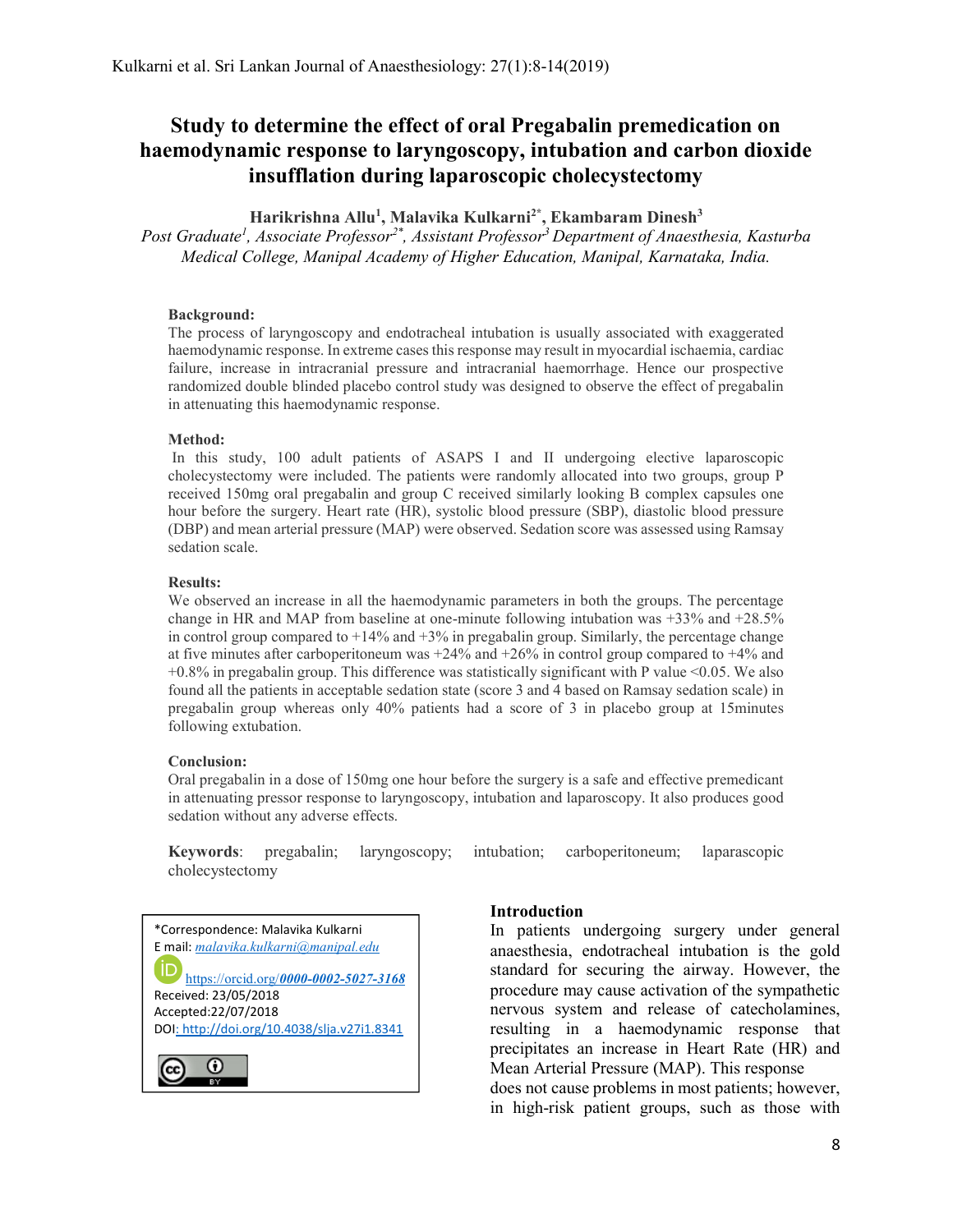preexisting cardiovascular disease, it may increase the risk of myocardial ischaemia, myocardial infarction and mortality. $1-3$ 

Significant variations in haemodynamics will occur if carboperitoneum is created with an intraabdominal pressure (IAP) higher than 10 mmHg which is characterized by decrease in cardiac output, increase in arterial pressures and increase in systemic and pulmonary vascular resistances. Sudden stretching of peritoneum may also result in reflex increase of vagal tone leading to bradycardia, cardiac arrhythmia and asystole.<sup>4</sup> In the head up position given for laparoscopic cholecystectomy there will be a reduction in venous return which results in decrease in cardiac output and MAP and it further complicates the haemodynamic changes by carboperitoneum.

Haemodynamic changes to laryngoscopy, endotracheal intubation and carboperitoneum can be deleterious to patients with compromised cardiac function.5-6 Hence, these haemodynamic changes should be attenuated especially in high risk patients. Attenuation of circulatory response to these stimuli is usually done by several methods and medications. However, the armamentarium used for this purpose is ever expanding and all of them have certain limitations and side effects and the lookout for an ideal drug with minimum adverse effects and maximum benefit is of utmost importance.

Pregabalin is a structural derivative of inhibitory neurotransmitter γ-aminobutyric acid (GABA). The mechanism of action is binding to  $\alpha$ 2 $\delta$  subunit of voltage gated calcium channels, reducing calcium influx there by reducing neuronal excitability in central nervous system. There will be reduction in release of neurotransmitters like glutamate, noradrenaline, serotonin, dopamine, substance-p.<sup>7</sup>

Pregabalin is absorbed rapidly, with peak plasma concentration occurring within one hour of administration and mean half-life of 6.3 hours. Dose response relationship calculated allow pregabalin 150mg/day dose with no need for titration. This drug finds its application as anticonvulsant, analgesic, anxiolytic, treatment of neuropathic pain, partial seizures and fibromyalgia. The adverse effects of pregabalin are transient with somnolence and dizziness being most common.<sup>8</sup>

Hence the current double blind randomized controlled study was carried out to study the effect of pregabalin in attenuating the haemodynamic pressor response to laryngoscopy, intubation and carboperitoneum and to study the sedation score in the two groups.

# Methodology

The present study was started after obtaining approval from the institutional ethics committee. Patients between 18 to 65 years, ASA PS I and II, belonging to either gender, undergoing elective laparoscopic cholecystectomy requiring general anaesthesia and endotracheal intubation were included in the study. Patients with known or suspected allergy to pregabalin, cognitive impairment, history of dizziness, currently using sedatives or anti convulsants, preoperative anticipated difficult air way, laryngoscopy duration of >20 seconds or more than one attempt were excluded.

Sample Size: In order to estimate the clinically meaningful reduction of HR and MAP by 10-20% from the baseline in the intervention group compared to the control group with a level of significance as 5% for 80% power of study we needed to study 45 patients in each group. In addition to this, considering 10% drop out rate we decided to recruit 50 eligible patients in each group.

Patients were evaluated preoperatively, and methodology was discussed with those who satisfied the inclusion criteria. Written informed consent was obtained from those patients. All patients were advised standard nil per oral (NPO) orders, premedicated with tablet pantoprazole 40mg and metoclopramide 10mg on the day of surgery. Patients were randomly assigned into two groups using computer generated random sequence allocation. Concealment was ensured using sequentially numbered opaque sealed envelope. An anaesthesiologist who was not a part of data collection premedicated the patient with oral pregabalin 150mg or similarly looking B-complex 60minutes before the scheduled surgery with onetwo sips of water. Patient's vital signs and sedation score was monitored in the pre-operative holding area.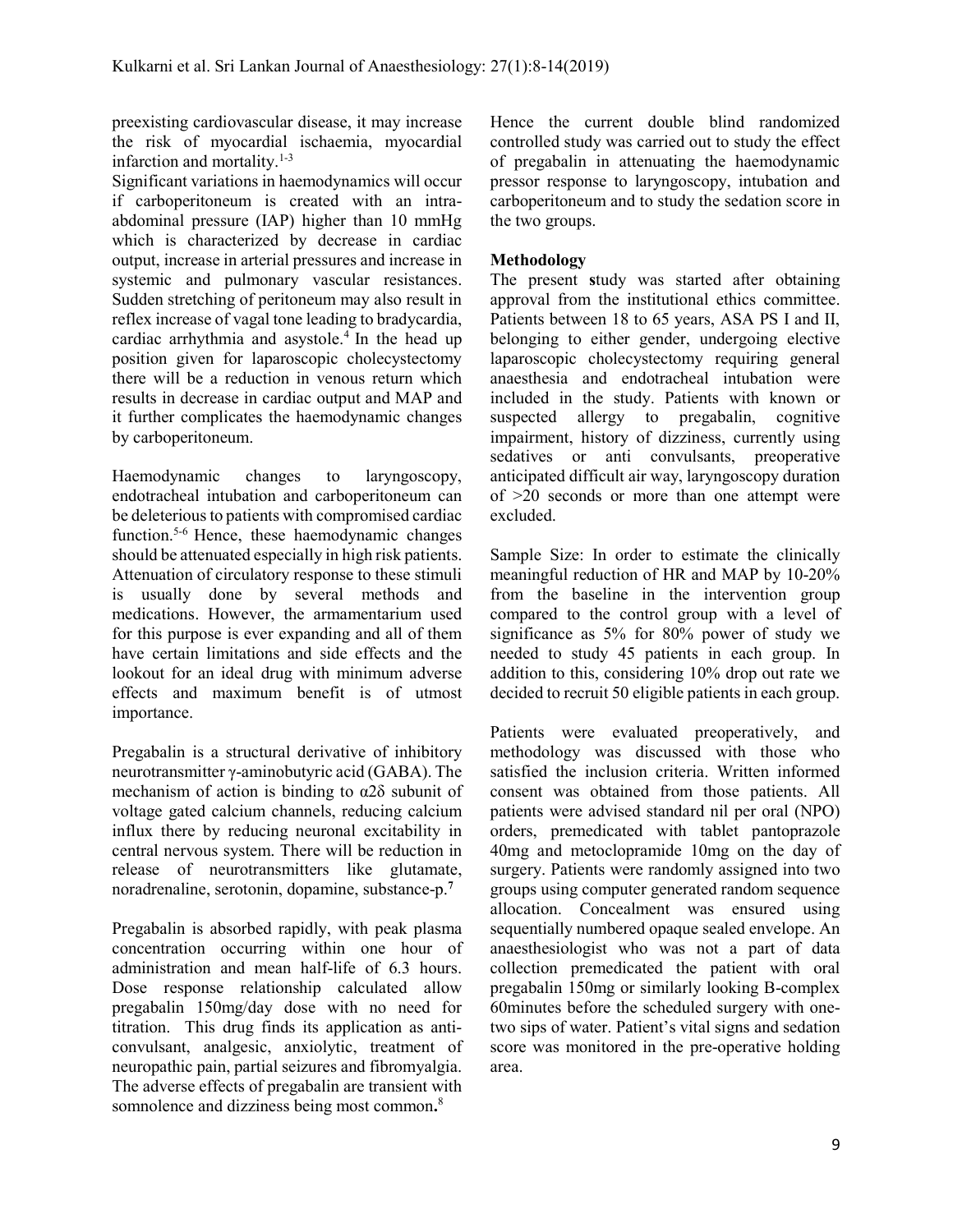Patient was shifted to operation theatre after confirming adequate NPO status. Multipara monitor consisting of pulse oximetry, non-invasive blood pressure (NIBP), 5 lead ECG were attached, and baseline readings were noted. IV fluids Ringer`s lactate (RL)/normal saline (NS) was started at 2ml/kg/hr. Preoxygenation with 100% oxygen, premedicated with i.v. fentanyl 2µg/kg. Induction of anaesthesia using i.v. propofol 2- 3mg/kg. Neuromuscular blockade with i.v. vecuronium 0.1mg/kg, and plane of anaesthesia deepened with isoflurane1.5-2%. Oro tracheal intubation was performed after 3minutes by an experienced anaesthesiologist with minimum duration of laryngoscopy. Maintenance of anaesthesia was done with isoflurane 1-1.2 MAC,  $66\%$  N<sub>2</sub>O, and 33% O<sub>2</sub>. Oro gastric tube was inserted five minutes after intubation. The patients were mechanically ventilated to maintain normocapnia. Intraoperatively i.v. paracetamol 15mg/kg was given to all patients. The abdomen was inflated with CO<sub>2</sub> and IAP was maintained at or below 15mm Hg throughout the procedure. Patient was positioned in anti-trendelenburg position and rotated towards left side to facilitate the exposure of gall bladder.

Patients were monitored for intraoperative complications such as hypertension, hypotension, bradycardia, tachycardia and hypercapnia and treated accordingly. At the end of surgery oral suction was performed and residual neuromuscular blockade was antagonized with i.v. neostigmine 0.05mg/ kg and glycopyrrolate 0.01 mg/ kg. Extubation was performed once patient began breathing spontaneously, following verbal commands, intact gag reflex, ability to generate tidal volumes of 6ml/kg body weight and no fade detected with a DBS stimulus at 40mA using PNS

# Observations:

1. Heart rate and non-invasive blood pressure, (systolic, diastolic and mean arterial pressures) noted at the following intervals.

- Base line values before premedicating the patient with study drug
- 60minutes after premedication of the patient
- Prior to the induction of anaesthesia in operating room
- After laryngoscopy and endotracheal intubation
- Every 1 minute for next 5minutes
- Before carboperitoneum
- Immediately after carboperitoneum (P0)
- 5,10,15,30 minutes after carboperitoneum
- 15minutes following extubation

Sedation score was calculated at the following timings using Ramsay sedation scale

- A. Preoperative before premedication
- B. 1 hour after administration of study drug<br>C. 15 minutes after extubation
- 15 minutes after extubation

# Data analysis

The results were analyzed using statistical package for social sciences (SPSS) version 21 in windows 7 in consultation with a statistician. Patient baseline haemodynamic parameters were analyzed using independent sample t test and p value  $\leq 0.00625$  is considered as statistically significant. The inter group and intra group analysis was done using repeated measures of analysis of variance (ANOVA).  $P \leq 0.05$  was considered as statistically significant.

# **Results**

|                     | Group $P$<br>(Pregabalin) | Group $C$<br>(Placebo) |
|---------------------|---------------------------|------------------------|
|                     | $n=50$                    | $n=50$                 |
| Age (Mean $\pm$ SD) | $42.50 \pm 10.92$         | 44.92±11.25            |
| Sex M/F             | 21/29                     | 23/27                  |

Table 1: Demographic details of the study subjects

There was no statistically significant difference between the age and gender distribution between the two groups.

Table 2: Comparison of base line haemodynamic parameters between two groups

|                          | Group $P$<br>(Mean±SD) | Group $\mathbf C$<br>(Mean±SD) | value |
|--------------------------|------------------------|--------------------------------|-------|
| <b>HR</b><br>(beats/min) | 78.50±9.579            | $71.42 \pm 9.121$              | 0.008 |
| <b>SBP</b><br>(mm<br>Hg) | 124.00±14.76           | $116.02\pm15.07$               | 0.009 |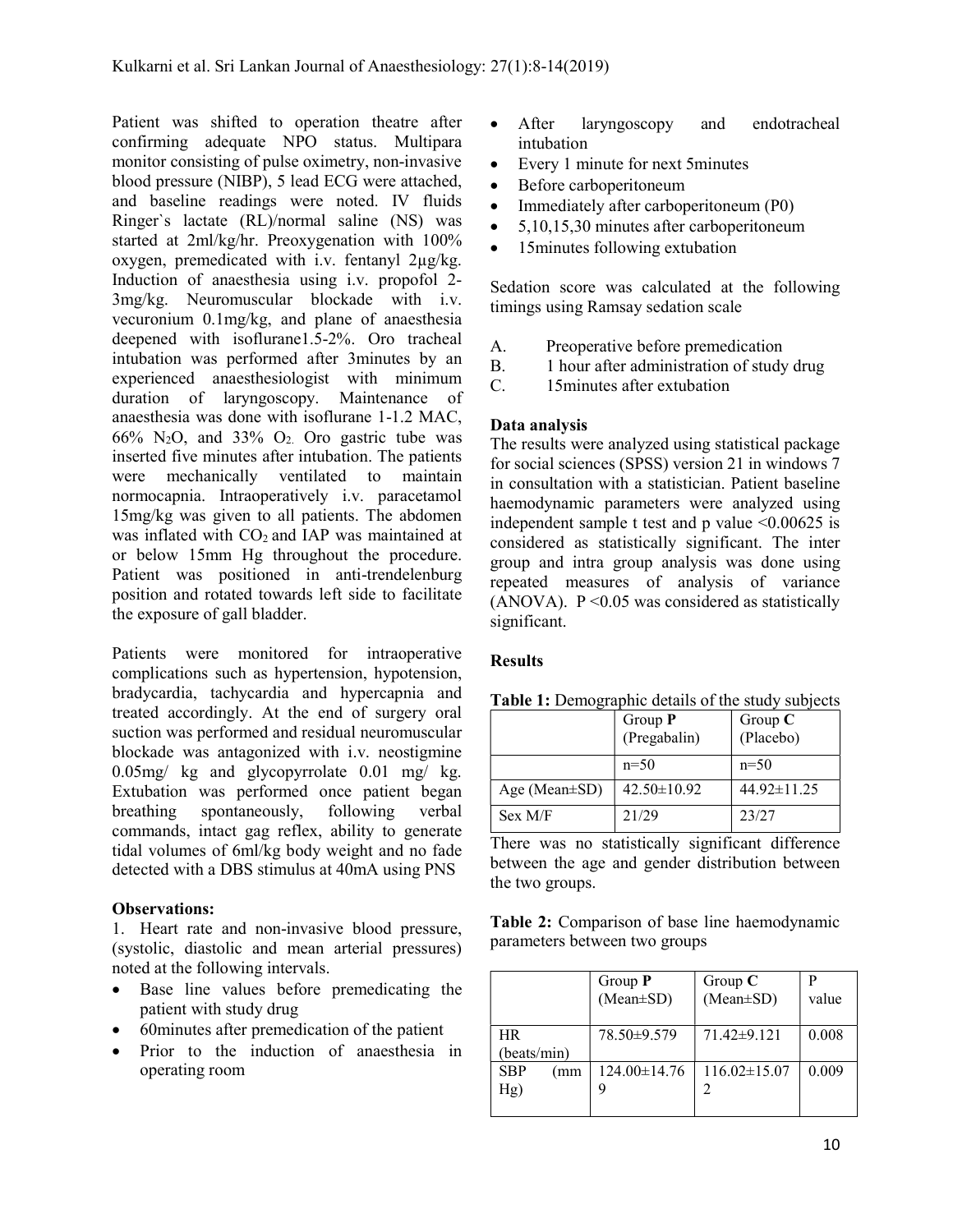| Hg) |  |                                                           |  |
|-----|--|-----------------------------------------------------------|--|
|     |  | MAP (mm   $93.76 \pm 12.556$   $86.08 \pm 12.001$   0.007 |  |
| Hg) |  |                                                           |  |

p value was calculated using independent sample t test. All the parameters were statistically comparable between two groups

Figure 1: Comparison of Mean HR at 5 time points between two groups



T1- Baseline value before premedication, T 2 following laryngoscopy and intubation, T 3 - 1 minute following intubation, T 4 - 5 minutes after carboperitoneum, T 5 - 30 minutes after carboperitoneum

Table 3: Percentage change of all parameters from baseline (Mean± SD)

| Variabl    | Grou        |                | T <sub>2</sub>  | T <sub>3</sub>  | T <sub>4</sub>  | T <sub>5</sub>  |
|------------|-------------|----------------|-----------------|-----------------|-----------------|-----------------|
| e          | p           | T <sub>1</sub> |                 |                 |                 |                 |
| <b>HR</b>  | Preg        | 78.50          | $88.94 \pm 11.$ | $89.64 \pm 13.$ | $82.34 \pm 13.$ | $79.34 \pm 11.$ |
| (beats/    | abali       | ±9.57          | 22              | 09              | 64              | 345             |
| min)       | $\mathbf n$ |                | $(+13.29%)$     | $(+14.19%)$     | $(+4.89\%)$     | $(+1.07%)$      |
|            |             | 71.42          | $91.50 \pm 10.$ | $95.06 \pm 13.$ | $88.84 \pm 12.$ | 79.68±9.3       |
|            | Place       | ±9.12          | 42              | 43              | 57              | 93              |
|            | bo          |                | $(+28.11\%)$    | $(+33.09\%)$    | $(+24.39%)$     | $(+11.56\%)$    |
| <b>SBP</b> | Preg        | 124.0          | $130.68 \pm 18$ | $126.32 \pm 20$ | $123.22 \pm 18$ | $118.66 \pm 15$ |
| (mmH)      | abali       | 0±14.          | .83             | .25             | .16             | .33             |
| g)         | $\mathbf n$ | 76             | $(+5.38\%)$     | $(+1.87%)$      | $(-0.62\%)$     | $(-4.3\%)$      |
|            |             |                | 140.96±17       | 137.56±24       | 137.00±20       | $121.54 \pm 16$ |
|            | Place       | 116.0          | .40             | .84             | .93             | .92             |
|            | bo          | $2 + 15.$      | $(+21.49%)$     | $(+18.56\%)$    | $(+18.08\%)$    | $(+4.75%)$      |
|            |             | 07             |                 |                 |                 |                 |
|            |             |                |                 |                 |                 |                 |
| <b>DBP</b> | Preg        | 74.52          | $82.94 \pm 13.$ | $77.46 \pm 18.$ | $75.20 \pm 16.$ | 72.86±10.       |
| (mmH)      | abali       | ±13.4          | 27              | 17              | 35              | 63              |
| g)         | $\mathbf n$ | 8              | $(+11.29%)$     | $(+3.9\%)$      | $(+0.91\%)$     | $(-2.22\%)$     |
|            |             |                | $89.36 \pm 11.$ | $92.66 \pm 13.$ | $89.16 \pm 14.$ | $82.38 \pm 11.$ |
|            | Place       | 67.86          | 57              | 31              | 90              | 95              |
|            | bo          | ±11.9          | $(+31.68%)$     | $(+36.54\%)$    | $(+31.64\%)$    | $(+21.39%)$     |
|            |             | 2              |                 |                 |                 |                 |
| MAP        | Preg        | 93.76          | $101.50 \pm 14$ | $96.74 \pm 15.$ | $94.60 \pm 14.$ | $91.30 \pm 12.$ |
| (mmH)      | abali       | ±12.5          | .87             | 06              | 77              | 72              |
| g)         | n           | 5              | $(+8.25%)$      | $(+3.17%)$      | $(+0.89\%)$     | $(-2.62%)$      |

|  | Place<br>bo | 86.08<br>$\pm 12.0$ | $109.92 \pm 11$<br>.24<br>$(+27.6\%)$ | $110.66 \pm 13$<br>$(+28.55%)$ | $108.62 \pm 14$<br>.24<br>$(+26.12\%)$ | $97.70 \pm 12.$<br>45<br>$( +13.49\%)$ |
|--|-------------|---------------------|---------------------------------------|--------------------------------|----------------------------------------|----------------------------------------|
|--|-------------|---------------------|---------------------------------------|--------------------------------|----------------------------------------|----------------------------------------|

T1- Baseline value before premedication, T2 following laryngoscopy and intubation, T3- 1 minute following intubation, T4- 5 minutes after carboperitoneum, T5- 30 minutes after carboperitoneum

The statistical analysis was done only for four-time points with maximum haemodynamic variations as compared with base line.

There was an increase in all the haemodynamic parameters immediately following laryngoscopy and intubation and in the next minute in both the groups. The maximum percentage change in HR in pregabalin group was +14% at 1-minute following intubation which was clinically not significant  $(<20\%)$  compared to  $+33\%$  in placebo group at same timepoint which was clinically significant. Similarly, the maximum percentage change in MAP in pregabalin group was  $+8\%$  at immediately following intubation which was clinically not significant ( $\leq$ 20%) compared to  $+28\%$  in placebo group at 1-minute following intubation which was clinically significant. Again at 5 minutes following carboperitoneum the percentage change in HR and MAP was +4% and +0.8% in pregabalin group which were clinically not significant where as it was +24% and +26% in placebo group. The inter group analysis by repeated measures of ANOVA showed p value  $\leq 0.05$  which was statistically significant.

Figure 2: Comparison of Mean MAP at 5-time points between two groups

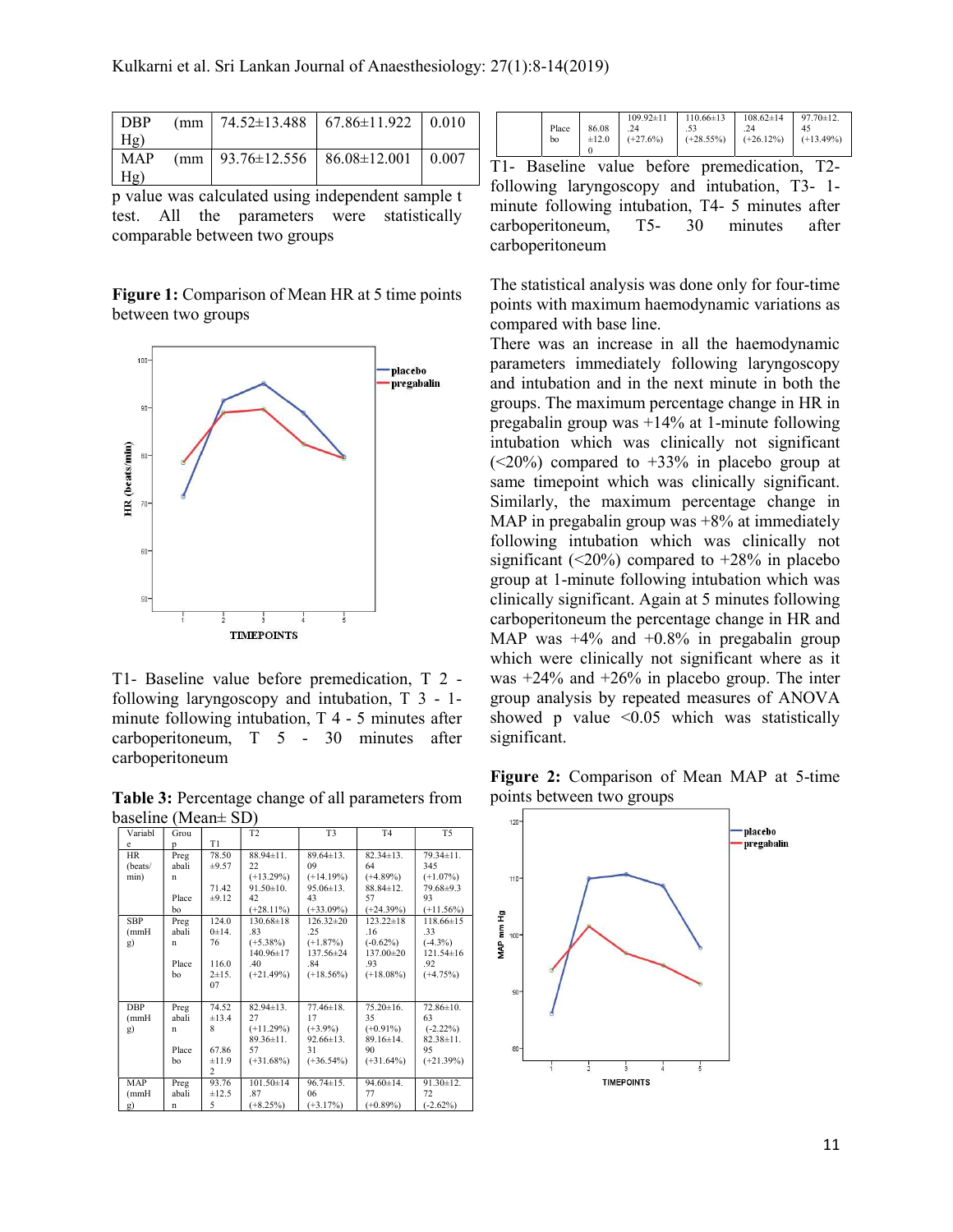T1- Baseline value before premedication, T2 following laryngoscopy and intubation, T3- 1 minute following intubation, T4- 5minutes after carboperitoneum, T5- 30minutes after carboperitoneum

Table 4: Distribution of study subjects based on sedation scores as per ramsay sedation scale at different time points

|        |              | Placebo Group ( $N = 50$ ) |        | Pregabalin group ( $N = 50$ ) |        |       |
|--------|--------------|----------------------------|--------|-------------------------------|--------|-------|
| Sedati | <b>Befor</b> | 1hr                        | 15min  | <b>Before</b>                 | 1hr    | 15    |
| on     | e            | post                       | after  | medica                        | post   | min   |
| Score  | medic        | medic                      | extuba | tion                          | medica | after |
|        | ation        | ation                      | tion   |                               | tion   | extu  |
|        |              |                            |        |                               |        | batio |
|        |              |                            |        |                               |        | n     |
|        | 50           | 50                         | 30     | 50                            | 10     |       |
|        |              |                            | 20     |                               | 40     | 15    |
|        |              |                            |        |                               |        | 35    |

The score of three or four was considered adequate sedation. None of the patients had a score of 1, 5 or 6. All the patients in pregabalin group had score 3 or 4 at 15minutes following extubation, whereas only 20 patients in placebo group had a score of 3. None of the patients in both the groups have excessive sedation score of 5 or 6. The data was analyzed using Fisher's exact test and p value was <0.05 which was statistically significant.

# **Discussion**

In the present study all the haemodynamic parameters following laryngoscopy, intubation and carboperitoneum were well within permissible limits in the patients in pregabalin group compared to placebo group.

Mikawa K et al<sup>9</sup> found attenuation of hypertension but not tachycardia with intravenous diltiazem administered 1min prior to laryngoscopy. Wilson I et al<sup>10</sup> had given 1.5mg/kg of i.v. lignocaine to three groups of patients at 2min, 3min, 4min before intubation and observed no effect on HR but significant decrease in MAP compared to placebo. Fassoulaki A et  $al<sup>11</sup>$  found gabapentin premedication attenuated pressor response to laryngoscopy and intubation with no effect on HR. Jee D et al<sup>12</sup> reported the attenuation of increased arterial pressure following laparoscopic cholecystectomy by i.v. magnesium sulphate.

Menigaux C et  $al<sup>13</sup>$  observed esmolol attenuating pressor response to laryngoscopy. In the study the authors found that esmolol was more effective in attenuating tachycardia than arterial pressures.

Pregabalin is also a gabapentenoid compound with similar mechanism of action as gabapentin with added advantages such as higher potency, stronger binding affinity to receptor and absorption hence a linear pharmacokinetic profile, 90% bioavailability, in a dose of  $150-600$ mg/day.<sup>8</sup> On the basis of these advantages of pregabalin over gabapentin we decided to study the effect of pregabalin on haemodynamic responses.

 In order to ensure uniformity with regard to nature of surgery and its duration, position of patient, it was decided to observe the effect of pregabalin on haemodynamic response following carboperitoneum. The half-life of pregabalin is 6 hours, hence effects of pregabalin would very well persist beyond the average duration of laparoscopic cholecystectomy around 90-120 minutes.

In our study we found an attenuation of HR, SBP, DBP, and MAP in pregabalin group patients compared to placebo group. The maximum percentage increase in HR in placebo group was 33% where as it was only 14% in pregabalin group and the maximum percentage increase in MAP in placebo group was 28% were as it was only 8% in pregabalin group showing a clinically significant difference between the two groups. We also observed at 5minutes following carboperitoneum clinically significant increase in haemodynamic parameters in placebo group (HR+24%, MAP+26%) compared to pregabalin group (HR+4%, MAP+0.8%). The results in our study have shown that patients receiving pregabalin are having attenuation response to haemodynamic parameters during laryngoscopy, intubation and laparoscopy.

The reason for this attenuation response of pregabalin and even gabapentin is not known. Gabapentinoids acts by decreasing the excitatory neurotransmitters including noradrenaline and this might be responsible for attenuation of haemodynamics. $7,8$ 

Ali et  $a^{14}$  demonstrated that preoperative premedication with oral gabapentin attenuated the pressor response to tracheal intubation in adults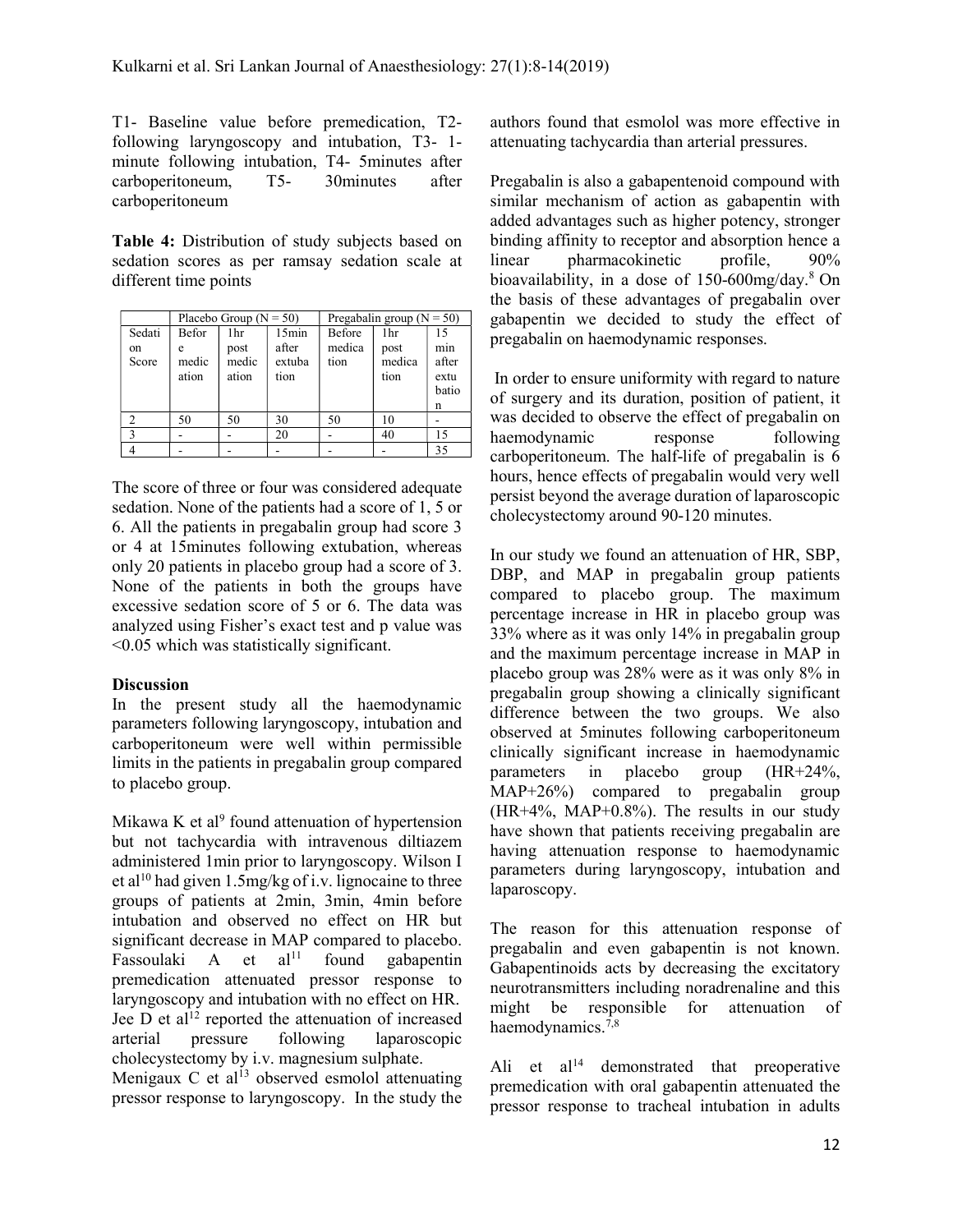with no effect on basal plasma catecholamine concentration, on the contrary there was an increase in noradrenaline levels. There is a need for further studies to measure catecholamine levels and compare them at respective time points between the intervention and placebo groups to ascertain the attenuation of pressor response by pregabalin.

The sedation levels of the patients were assessed using Ramsay sedation scale pre and post operatively. At 1 hour after premedication 40 patients in pregabalin group had a score of 3 which is acceptable sedation whereas none of the patients in placebo group had a score of 3. None of the patients in both the groups had excessive sedation.

Meena R et al<sup>15</sup> conducted a study on attenuation of cardiovascular response during laryngoscopy and intubation using different doses of oral pregabalin in 150mg and 300mg in controlled hypertensive patients. Oral pregabalin in a dose of 300mg was a better premedicant compared to 150mg as it not only blunted the arterial pressor response to laryngoscopy and intubation, but also provided anxiolysis with reduction of intra-operative anaesthetic drug requirement and maintained haemodynamic stability without significant adverse effects. Waikar C et al<sup>16</sup> compared oral gabapentin, pregabalin, and clonidine as premedication for anxiolysis, sedation, and attenuation of pressor response to endotracheal intubation. They concluded that for attenuation of pressure response for orotracheal intubation, pregabalin was better than gabapentin and clonidine. However, clonidine was better for attenuation of tachycardia response. All the drugs were equally efficacious anxiolytics.

The results in our study are in agreement with the study conducted by Bhawna R et al<sup>17</sup> who found adequate sedation, analgesia, haemodynamic stability in patients premedicated with pregabalin 150mg. Similarly, Sundar et al<sup>18</sup> found good attenuation response with pregabalin 150mg to laryngoscopy and intubation in patients undergoing off pump coronary artery bypass grafting.

None of the patients in our study encountered any adverse effects of pregabalin like dizziness, somnolence, and blurred vision. No patient in our study encountered excessive sedation leading to respiratory depression and desaturation.

# Conclusion

Oral pregabalin in a dose of 150mg, one hour prior to surgery is a safe and effective premedicant in attenuating pressor response among adult patients requiring laryngoscopy, intubation and laparoscopy. It also produces good sedation without prolongation of recovery time and has no adverse effects.

### References

- 1. Doleman B, Sherwin M, Lund JN, Williams JP. Gabapentin for the hemodynamic response to intubation: systematic review and meta-analysis. Can J Anaesth. 2016 Sep;63(9):1042-58.2
- 2. Low JM, Harvey JT, Prys-roberts C and Dagnino.J. Studies of anaesthesia in relation to hypertension VII: adrenergic responses to laryngoscopy Br.J. Anaesth.1986;58:471-477 https://doi.org/10.1093/bja/58.5.471
- 3. Shribman AJ, Smith G, Achola KJ. Cardiovascular and catecholamine response to laryngoscopy with and without tracheal intubation. Br J Anaesth 1987; 59:295-299. https://doi.org/10.1093/bja/59.3.295 PMid:3828177
- 4. Jean LJ. Anesthesia for laparoscopic surgery Millers anesthesia; 7th edition. Elsevier, Philadelphia; 2010: 2185-2197
- 5. Edwards N D, Alford AM, Dobson P M S, Peacock J E and Reilly C S. Myocardial ischaemia during tracheal intubation and extubation. Br. J. Anaesth. 1994;73(4):537-539 https://doi.org/10.1093/bja/73.4.537
- 6. Robert GB, Richard W Increased cerebrospinal fluid pressure during laryngoscopy and intubation for induction of anesthesia; AnesthAnalg 1975; 54(5): 687-690
- 7. Ben-Menachem E. Pregabalin pharmacology and its relevance to clinical practice. Epilepsia 2004;45Suppl 6:13-18 https://doi.org/10.1111/j.0013-9580.2004.455003.x PMid:15315511
- 8. Gajraj NM. Pregabalin: Its pharmacology and use in pain management. Anaesth and Analg 2007; 105:1805-1815 https://doi.org/10.1213/01.ane.0000287643.13410.5e PMid:18042886
- 9. Mikawa K, Ikegaki J, Maekawa N, Goto R, Kaetsu R and Obara H The effect of diltiazem on the cardiovascular response to tracheal intubation. Anaesthesia 1990;45(4): 289-293 https://doi.org/10.1111/j.1365-2044.1990.tb14734.x PMid:2337212